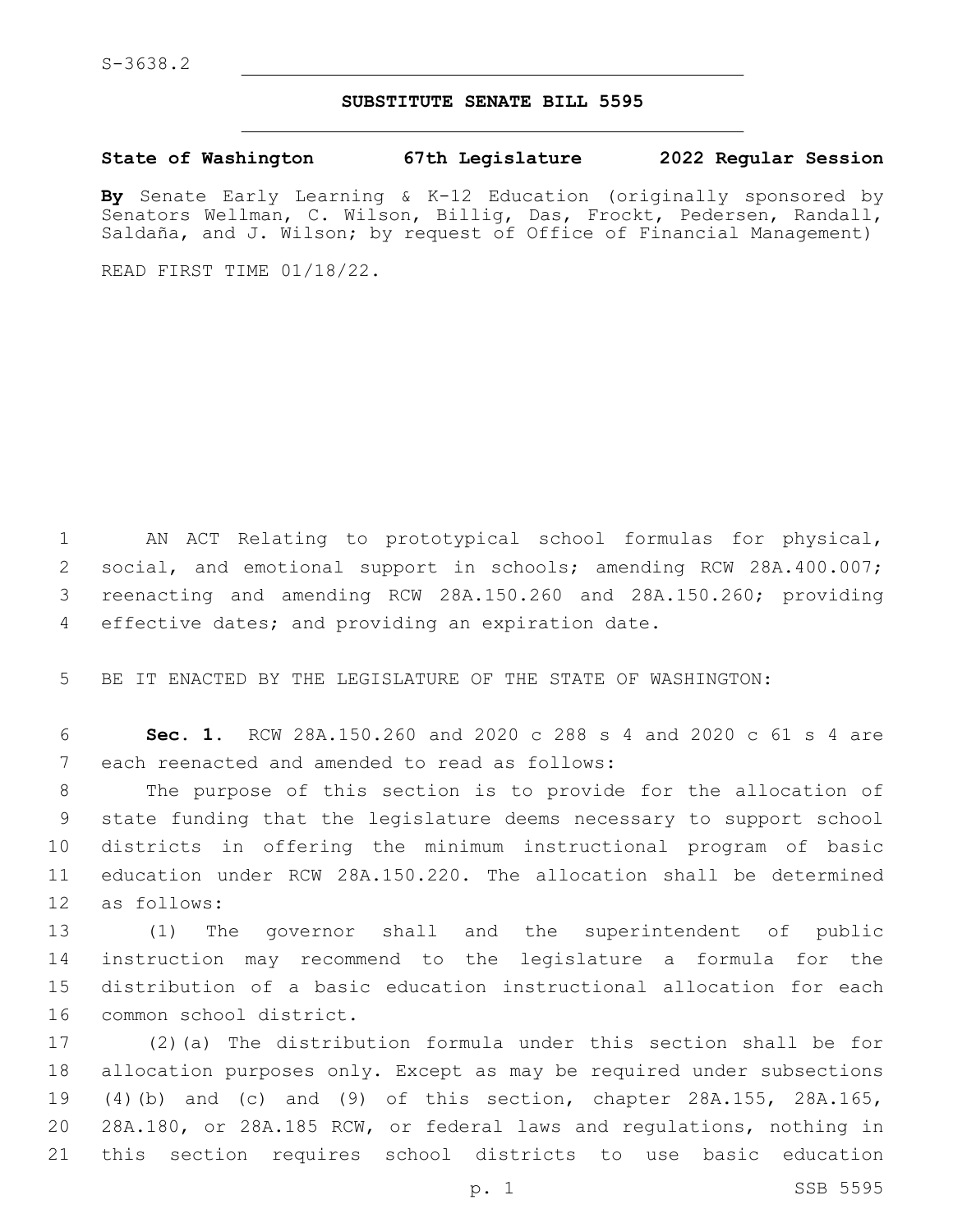instructional funds to implement a particular instructional approach or service. Nothing in this section requires school districts to maintain a particular classroom teacher-to-student ratio or other staff-to-student ratio or to use allocated funds to pay for particular types or classifications of staff. Nothing in this section entitles an individual teacher to a particular teacher planning 7 period.

 (b) To promote transparency in state funding allocations, the superintendent of public instruction must report state per-pupil 10 allocations for each school district for the general apportionment, special education, learning assistance, transitional bilingual, highly capable, and career and technical education programs. The superintendent must report this information in a user-friendly format on the main page of the office's website. School districts must include a link to the superintendent's per-pupil allocations report on the main page of the school district's website. In addition, the budget documents published by the legislature for the enacted omnibus operating appropriations act must report statewide average per-pupil allocations for general apportionment and the categorical programs 20 listed in this subsection.

 (3)(a) To the extent the technical details of the formula have been adopted by the legislature and except when specifically provided as a school district allocation, the distribution formula for the basic education instructional allocation shall be based on minimum staffing and nonstaff costs the legislature deems necessary to support instruction and operations in prototypical schools serving high, middle, and elementary school students as provided in this section. The use of prototypical schools for the distribution formula does not constitute legislative intent that schools should be operated or structured in a similar fashion as the prototypes. Prototypical schools illustrate the level of resources needed to operate a school of a particular size with particular types and grade levels of students using commonly understood terms and inputs, such as class size, hours of instruction, and various categories of school staff. It is the intent that the funding allocations to school districts be adjusted from the school prototypes based on the actual number of annual average full-time equivalent students in each grade level at each school in the district and not based on the grade-level configuration of the school to the extent that data is available. The allocations shall be further adjusted from the school prototypes with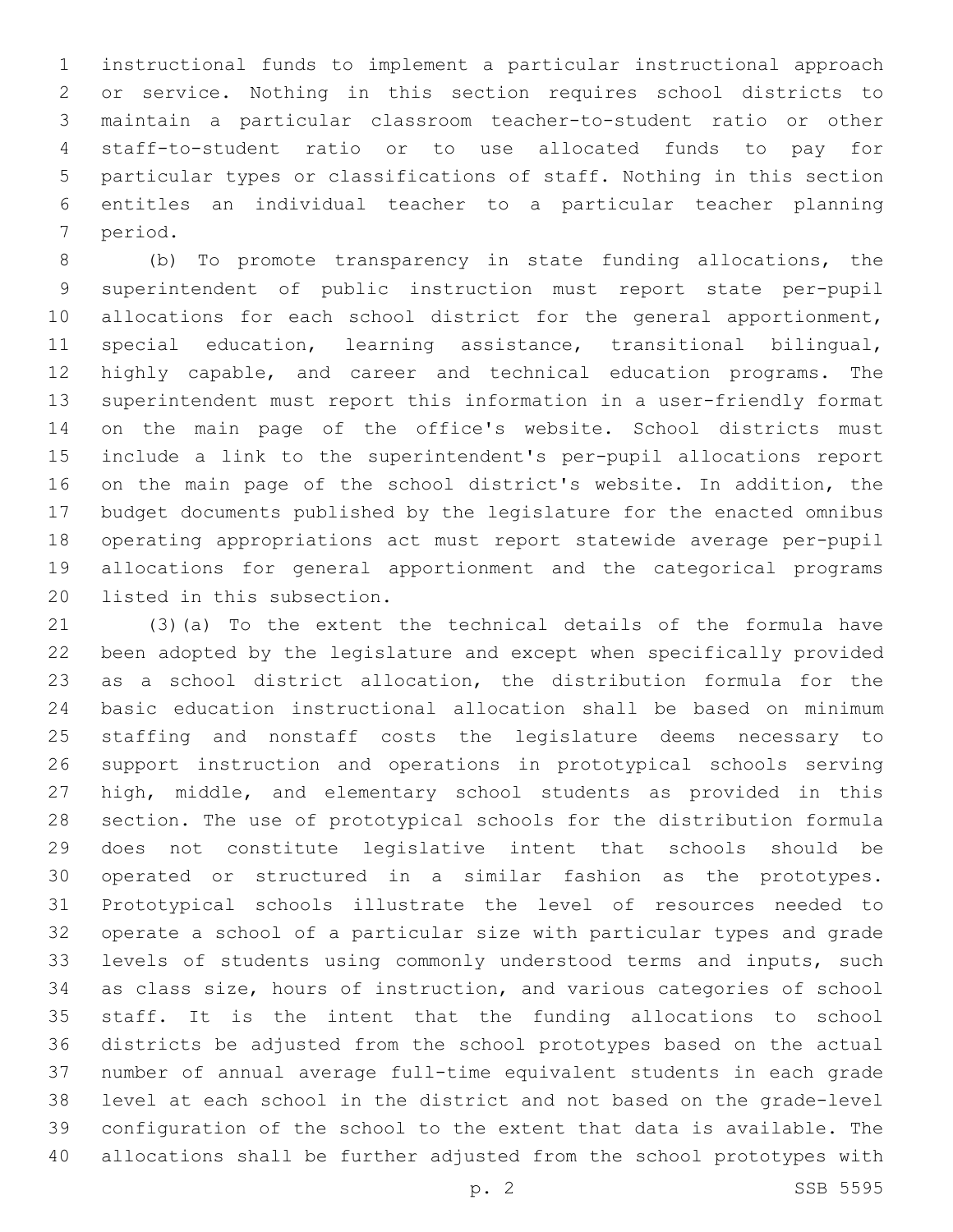minimum allocations for small schools and to reflect other factors 2 identified in the omnibus appropriations act.

 (b) For the purposes of this section, prototypical schools are 4 defined as follows:

 (i) A prototypical high school has six hundred average annual full-time equivalent students in grades nine through twelve;

 (ii) A prototypical middle school has four hundred thirty-two average annual full-time equivalent students in grades seven and 9 eight; and

 (iii) A prototypical elementary school has four hundred average annual full-time equivalent students in grades kindergarten through 12 six.

 (4)(a)(i) The minimum allocation for each level of prototypical school shall be based on the number of full-time equivalent classroom teachers needed to provide instruction over the minimum required annual instructional hours under RCW 28A.150.220 and provide at least 17 one teacher planning period per school day, and based on the following general education average class size of full-time 19 equivalent students per teacher:

| 20 | General education  |  |
|----|--------------------|--|
| 21 | average class size |  |
|    |                    |  |
|    |                    |  |
|    |                    |  |
|    |                    |  |
|    |                    |  |

 (ii) The minimum class size allocation for each prototypical high school shall also provide for enhanced funding for class size reduction for two laboratory science classes within grades nine through twelve per full-time equivalent high school student multiplied by a laboratory science course factor of 0.0833, based on the number of full-time equivalent classroom teachers needed to provide instruction over the minimum required annual instructional hours in RCW 28A.150.220, and providing at least one teacher planning 35 period per school day:

| 36 |  |  |  |  |  |  |  |  |  |  |  |  |  | Laboratory science |
|----|--|--|--|--|--|--|--|--|--|--|--|--|--|--------------------|
| 37 |  |  |  |  |  |  |  |  |  |  |  |  |  | average class size |
|    |  |  |  |  |  |  |  |  |  |  |  |  |  |                    |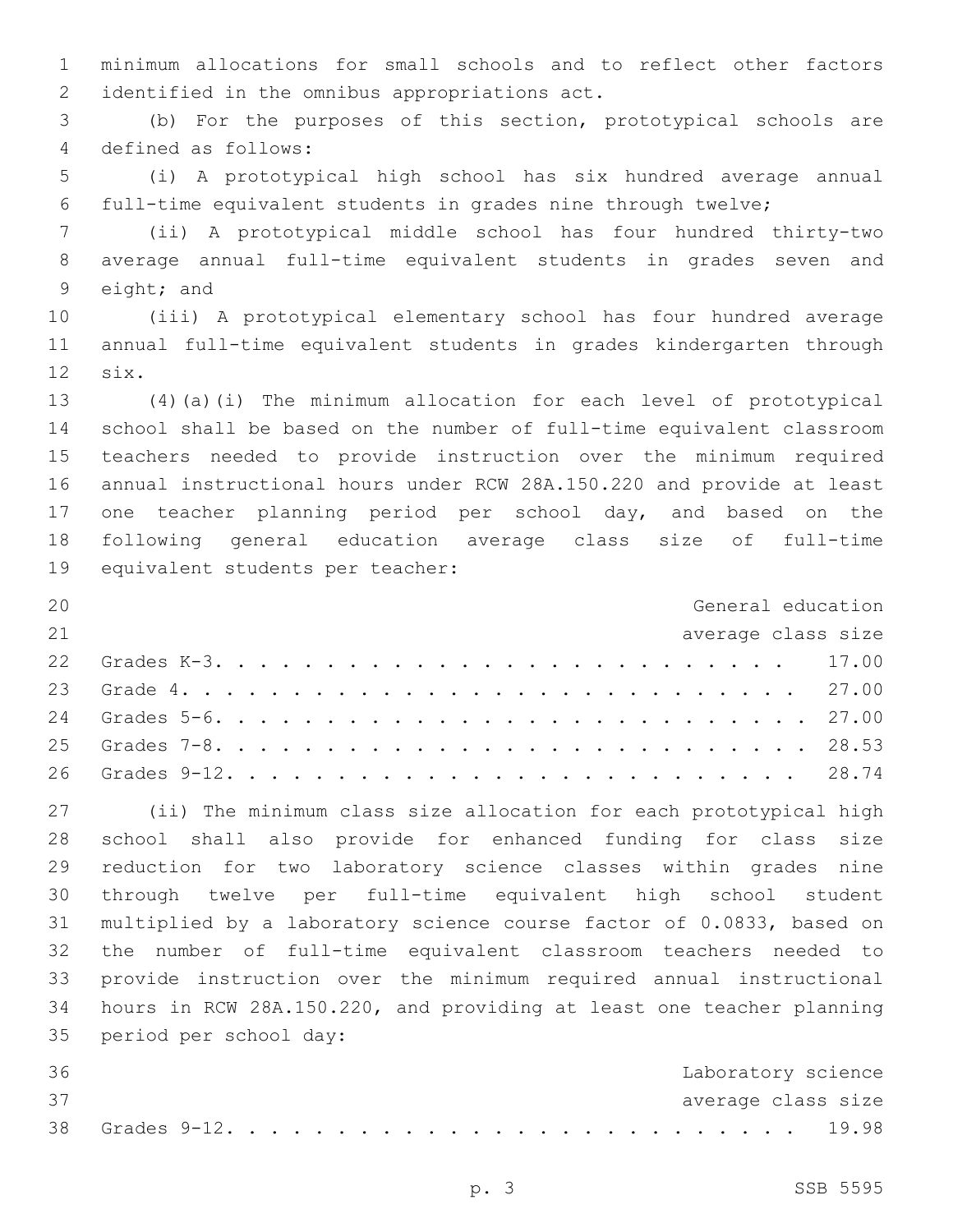(b)(i) Beginning September 1, 2019, funding for average K-3 class sizes in this subsection (4) may be provided only to the extent of, and proportionate to, the school district's demonstrated actual class 4 size in grades K-3, up to the funded class sizes. (ii) The office of the superintendent of public instruction shall 6 develop rules to implement this subsection  $(4)(b)$ . (c)(i) The minimum allocation for each prototypical middle and high school shall also provide for full-time equivalent classroom teachers based on the following number of full-time equivalent students per teacher in career and technical education: Career and technical education average class size Approved career and technical education offered at 15 the middle school and high school level............. 23.00 Skill center programs meeting the standards established 17 by the office of the superintendent of public instruction. . . . . . . . . . . . . . . . . . . . . ((20.00)) 19.00 (ii) Funding allocated under this subsection (4)(c) is subject to 20 RCW 28A.150.265. (d) In addition, the omnibus appropriations act shall at a 22 minimum specify: (i) A high-poverty average class size in schools where more than fifty percent of the students are eligible for free and reduced-price meals; and (ii) A specialty average class size for advanced placement and 27 international baccalaureate courses. (5)(a) The minimum allocation for each level of prototypical school shall include allocations for the following types of staff in addition to classroom teachers, except as provided in (b) of this 31 subsection: Elementary School Middle School High School Principals, assistant principals, and other certificated building-level administrators. . . . . . . . . . . . . . . . . . . . . . . . . . . . . . . . . . . . . . . . . . . . . . . . . . . 1.253 1.353 1.880 Teacher-librarians, a function that includes information literacy, technology, and media to support school library media programs. . . . . . . . . . . . . . . . . . . . 0.663 0.519 0.523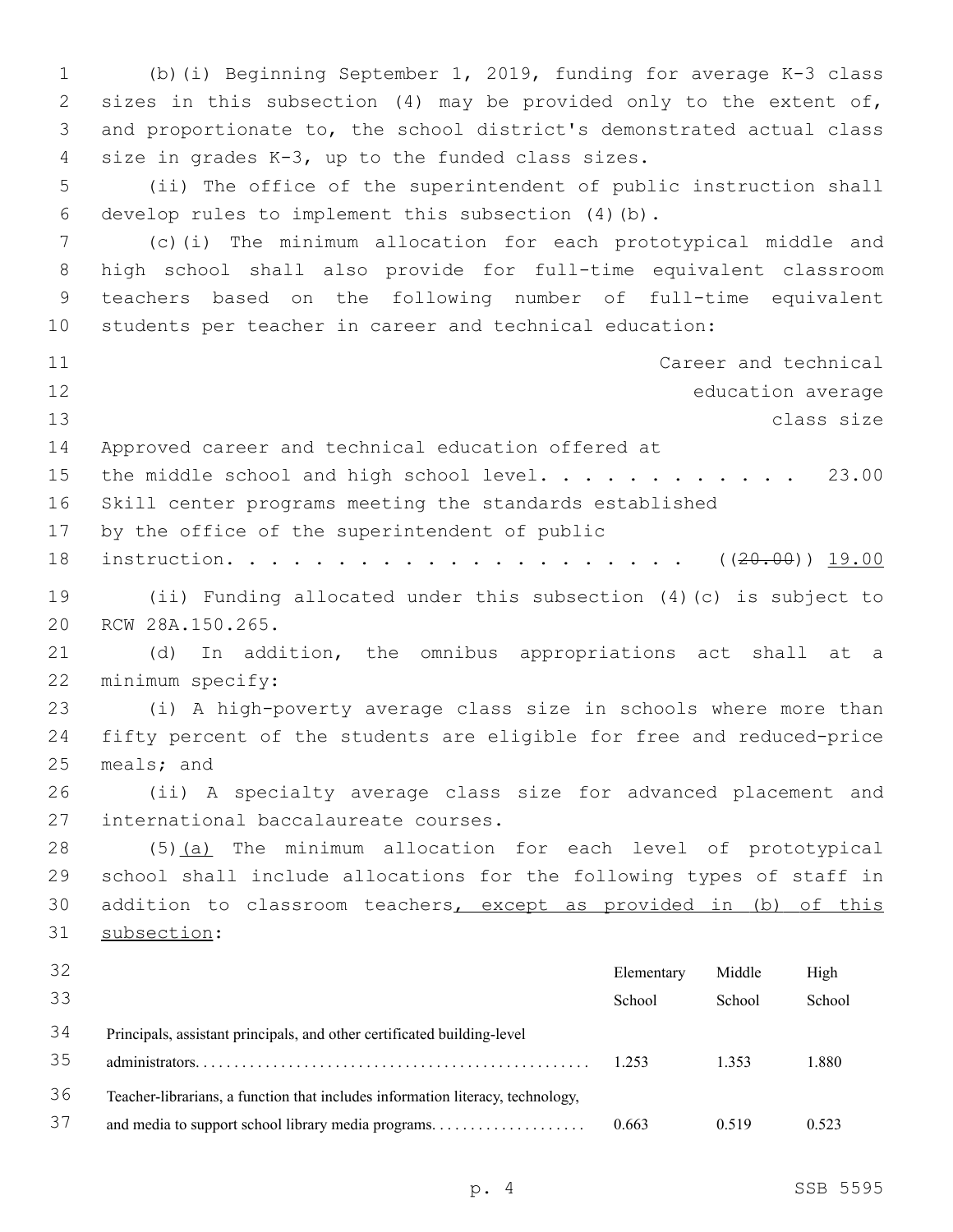| 1           | ((Health and social services:                                                   |             |          |        |
|-------------|---------------------------------------------------------------------------------|-------------|----------|--------|
| 2           |                                                                                 | 0.076       | 0.060    | 0.096  |
| 3           |                                                                                 | 0.042       | 0.006    | 0.015  |
| 4           |                                                                                 | 0.017       | 0.002    | 0.007  |
| 5           | Guidance counselors, a function that includes parent outreach and graduation    |             |          |        |
| 6           |                                                                                 | 0.493       | $+216$   | 2.539) |
| 7           | Teaching assistance, including any aspect of educational instructional services |             |          |        |
| 8           |                                                                                 | 0.936       | 0.700    | 0.652  |
| $\mathsf 9$ |                                                                                 | 2.012       | 2.325    | 3.269  |
| 10          |                                                                                 | 1.657       | 1.942    | 2.965  |
| 11          | Physical, social, and emotional support staff:                                  |             |          |        |
| 12          |                                                                                 | 0.246       | 0.336    | 0.339  |
| 13          |                                                                                 | 0.311       | 0.088    | 0.127  |
| 14          |                                                                                 | 0.104       | 0.024    | 0.049  |
| 15          | School counselors addressing academic, career                                   |             |          |        |
| 16          |                                                                                 | 0.993       | 1.716    | 3.039  |
| 17          | Classified staff providing student and staff safety                             | 0.079       | 0.092    | 0.141  |
| 18          |                                                                                 | 0.0825      | 0.00     | 0.00   |
| 19          | School<br>districts<br>$(b)$ $(i)$<br>may<br>use                                | allocations | provided | for    |
| 20          | physical, social, and emotional support staff in this subsection (5),           |             |          |        |
| 21          | which includes school nurses, social workers, psychologists, school             |             |          |        |
| 22          | counselors addressing academic, career development, and social and              |             |          |        |
| 23          | emotional needs, classified staff providing student and staff safety,           |             |          |        |
| 24          | and parent involvement coordinators, only for salaries and benefits             |             |          |        |
| 25          | for staff employed or contracted to serve as physical, social, and              |             |          |        |
| 26          | emotional support staff.                                                        |             |          |        |
| 27          | (ii) For the 2023-24 school year, in addition to the minimum                    |             |          |        |
| 28          | allocation under (a) of this subsection, the following additional               |             |          |        |
| 29          | staffing units for each level of prototypical school will be provided           |             |          |        |
| 30          | for school nurses:                                                              |             |          |        |
| 31          |                                                                                 | Elementary  | Middle   | High   |
| 32          |                                                                                 | School      | School   | School |
| 33          |                                                                                 | 0.170       | 0.276    | 0.243  |
| 34          | (6) (a) The minimum staffing allocation for each school district                |             |          |        |
| 35          | to provide district-wide support services shall be allocated per one            |             |          |        |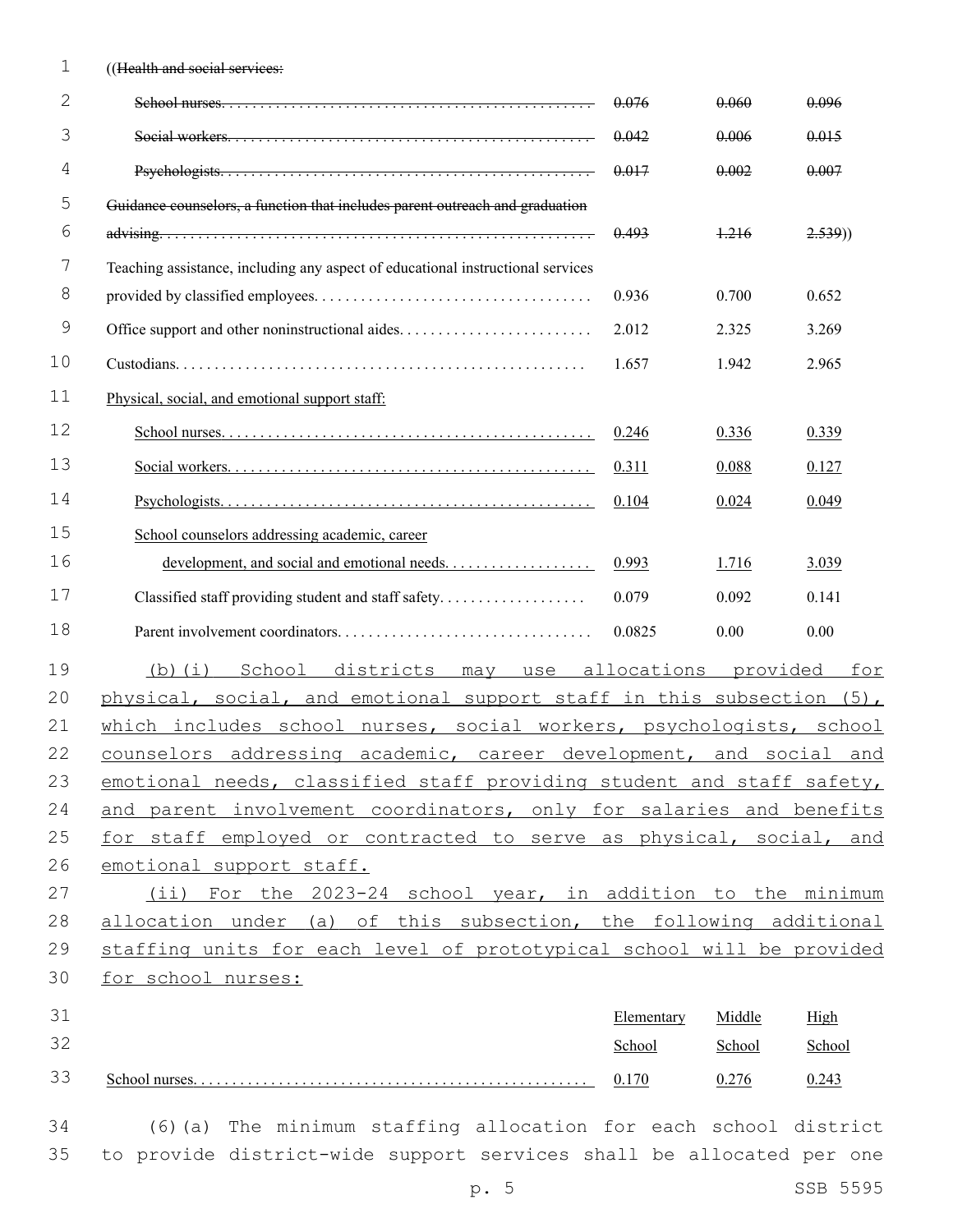thousand annual average full-time equivalent students in grades K-12 2 as follows: Staff per 1,000 K-12 students Technology. . . . . . . . . . . . . . . . . . . . . . . . . . . 0.628 6 Facilities, maintenance, and grounds. . . . . . . . . . . . . 1.813 7 Warehouse, laborers, and mechanics. . . . . . . . . . . . . . 0.332 (b) The minimum allocation of staff units for each school district to support certificated and classified staffing of central administration shall be 5.30 percent of the staff units generated under subsections (4)(a) and (5) of this section and (a) of this 12 subsection. (7) The distribution formula shall include staffing allocations to school districts for career and technical education and skill center administrative and other school-level certificated staff, as 16 specified in the omnibus appropriations act. (8)(a) Except as provided in (b) of this subsection, the minimum allocation for each school district shall include allocations per annual average full-time equivalent student for the following materials, supplies, and operating costs as provided in the 2017-18 school year, after which the allocations shall be adjusted annually for inflation as specified in the omnibus appropriations act: Per annual average full-time equivalent student in grades K-12 Technology. . . . . . . . . . . . . . . . . . . . . . . . . \$130.76 Utilities and insurance. . . . . . . . . . . . . . . . . . . \$355.30 28 Curriculum and textbooks. . . . . . . . . . . . . . . . . . \$140.39 Other supplies . . . . . . . . . . . . . . . . . . . . . . . \$278.05 Library materials. . . . . . . . . . . . . . . . . . . . . . . \$20.00 Instructional professional development for certificated and classified staff. . . . . . . . . . . . . . . . . . . . . . . \$21.71 Facilities maintenance. . . . . . . . . . . . . . . . . . . \$176.01 34 Security and central office administration. . . . . . . . \$121.94 (b) In addition to the amounts provided in (a) of this subsection, beginning in the 2014-15 school year, the omnibus appropriations act shall provide the following minimum allocation for

each annual average full-time equivalent student in grades nine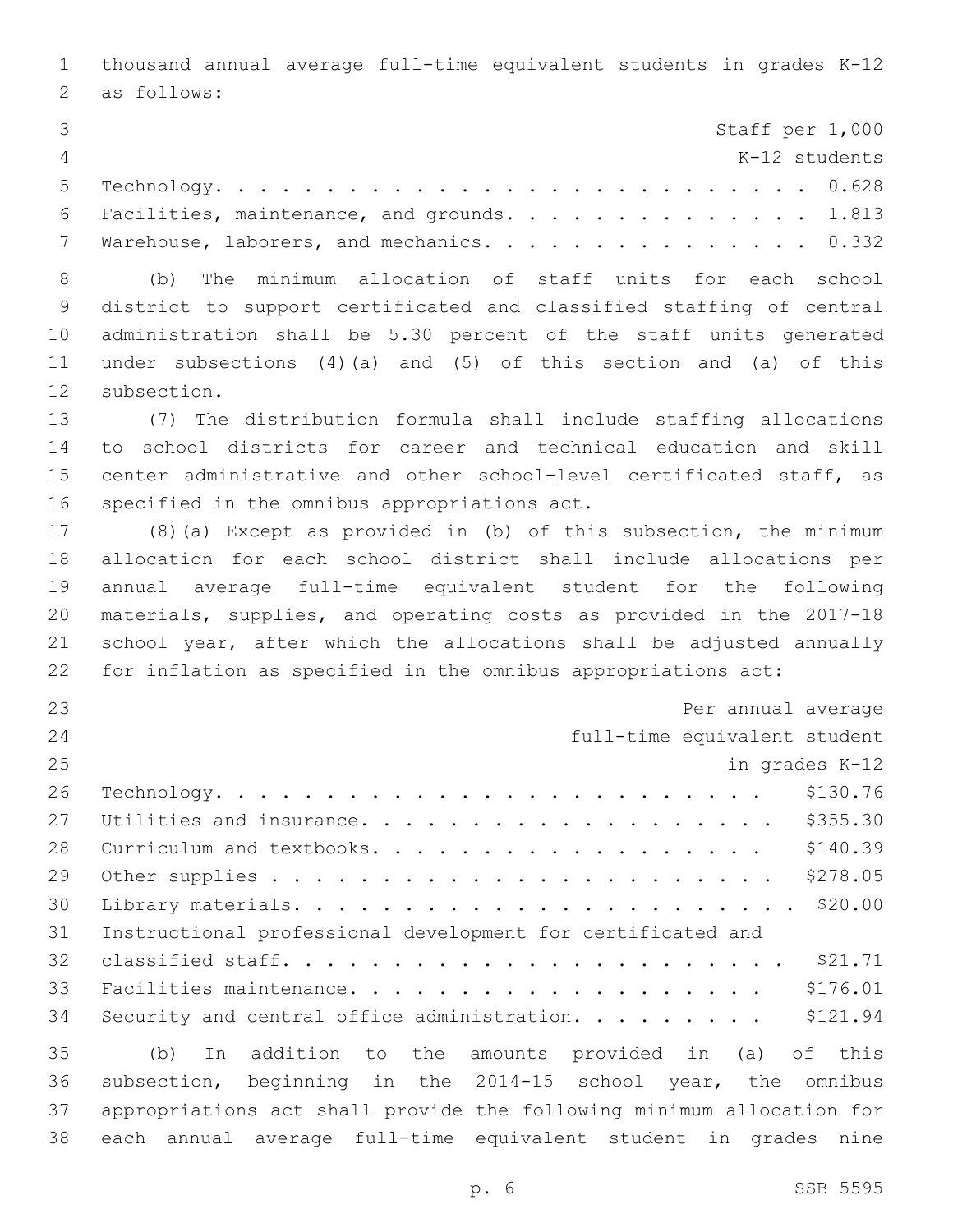through twelve for the following materials, supplies, and operating 2 costs, to be adjusted annually for inflation:

|                | Per annual average                                          |
|----------------|-------------------------------------------------------------|
| $\overline{4}$ | full-time equivalent student                                |
| $-5$           | in grades 9-12                                              |
| 6              |                                                             |
|                |                                                             |
| 8              |                                                             |
| - 9            |                                                             |
| 10             | Instructional professional development for certificated and |
|                |                                                             |

 (9) In addition to the amounts provided in subsection (8) of this section and subject to RCW 28A.150.265, the omnibus appropriations act shall provide an amount based on full-time equivalent student 15 enrollment in each of the following:

 (a) Exploratory career and technical education courses for 17 students in grades seven through twelve;

 (b) Preparatory career and technical education courses for 19 students in grades nine through twelve offered in a high school; and

 (c) Preparatory career and technical education courses for students in grades eleven and twelve offered through a skill center.

 (10) In addition to the allocations otherwise provided under this section, amounts shall be provided to support the following programs 24 and services:

 (a)(i) To provide supplemental instruction and services for students who are not meeting academic standards through the learning assistance program under RCW 28A.165.005 through 28A.165.065, allocations shall be based on the greater of either: The district percentage of students in kindergarten through grade twelve who were eligible for free or reduced-price meals for the school year immediately preceding the district's participation, in whole or part, in the United States department of agriculture's community eligibility provision, or the district percentage of students in grades K-12 who were eligible for free or reduced-price meals in the prior school year. The minimum allocation for the program shall provide for each level of prototypical school resources to provide, on a statewide average, 2.3975 hours per week in extra instruction with a class size of fifteen learning assistance program students per 39 teacher.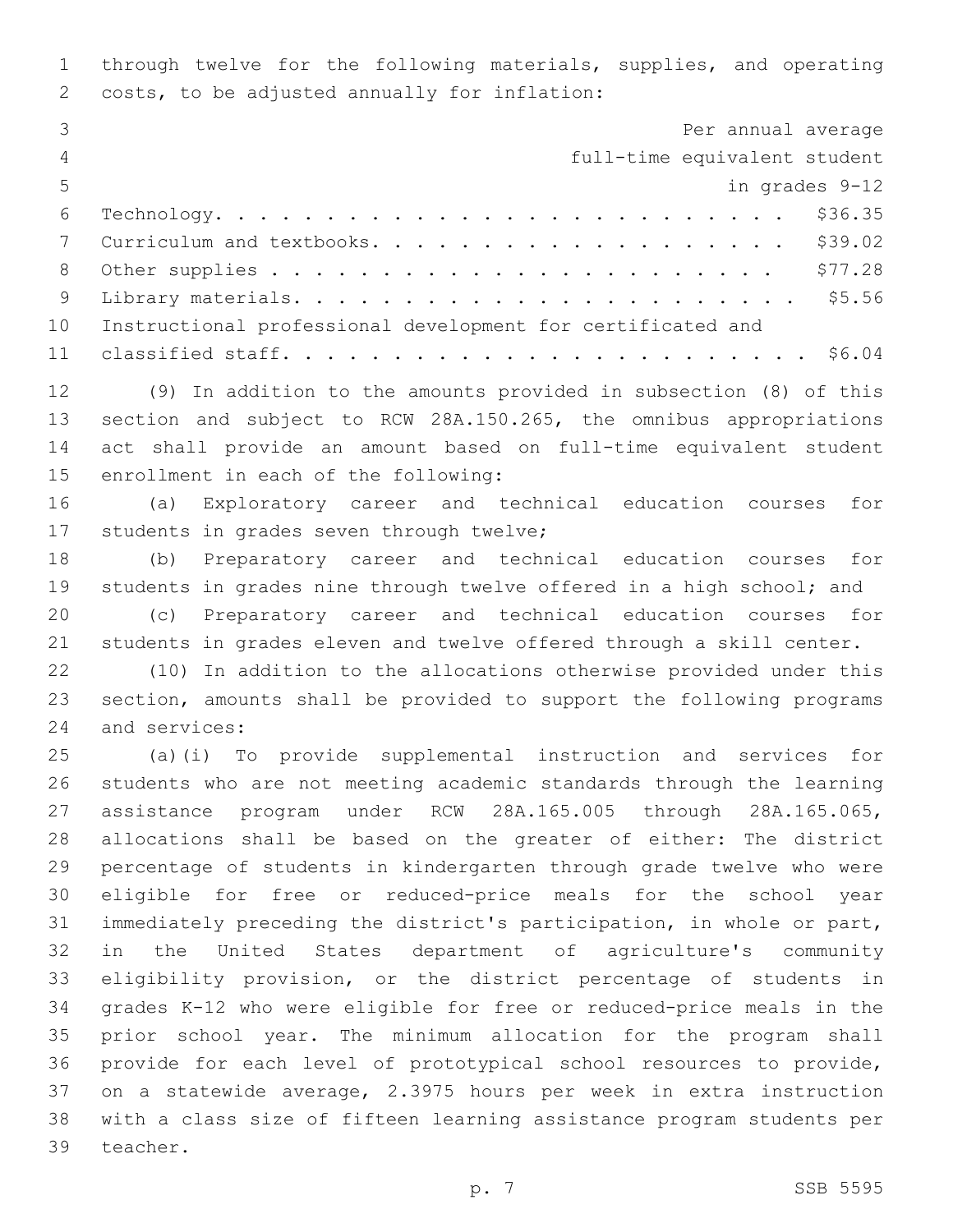(ii) In addition to funding allocated under (a)(i) of this subsection, to provide supplemental instruction and services for students who are not meeting academic standards in qualifying schools. A qualifying school means a school in which the three-year rolling average of the prior year total annual average enrollment that qualifies for free or reduced-price meals equals or exceeds fifty percent or more of its total annual average enrollment. A school continues to meet the definition of a qualifying school if the school: Participates in the United States department of agriculture's community eligibility provision; and met the definition of a qualifying school in the year immediately preceding their participation. The minimum allocation for this additional high poverty-based allocation must provide for each level of prototypical school resources to provide, on a statewide average, 1.1 hours per week in extra instruction with a class size of fifteen learning assistance program students per teacher, under RCW 28A.165.055, school districts must distribute the high poverty-based allocation to the schools that generated the funding allocation.

 (b)(i) To provide supplemental instruction and services for students whose primary language is other than English, allocations shall be based on the head count number of students in each school who are eligible for and enrolled in the transitional bilingual instruction program under RCW 28A.180.010 through 28A.180.080. The minimum allocation for each level of prototypical school shall provide resources to provide, on a statewide average, 4.7780 hours per week in extra instruction for students in grades kindergarten through six and 6.7780 hours per week in extra instruction for students in grades seven through twelve, with fifteen transitional bilingual instruction program students per teacher. Notwithstanding other provisions of this subsection (10), the actual per-student allocation may be scaled to provide a larger allocation for students needing more intensive intervention and a commensurate reduced allocation for students needing less intensive intervention, as 34 detailed in the omnibus appropriations act.

 (ii) To provide supplemental instruction and services for students who have exited the transitional bilingual program, allocations shall be based on the head count number of students in each school who have exited the transitional bilingual program within the previous two years based on their performance on the English proficiency assessment and are eligible for and enrolled in the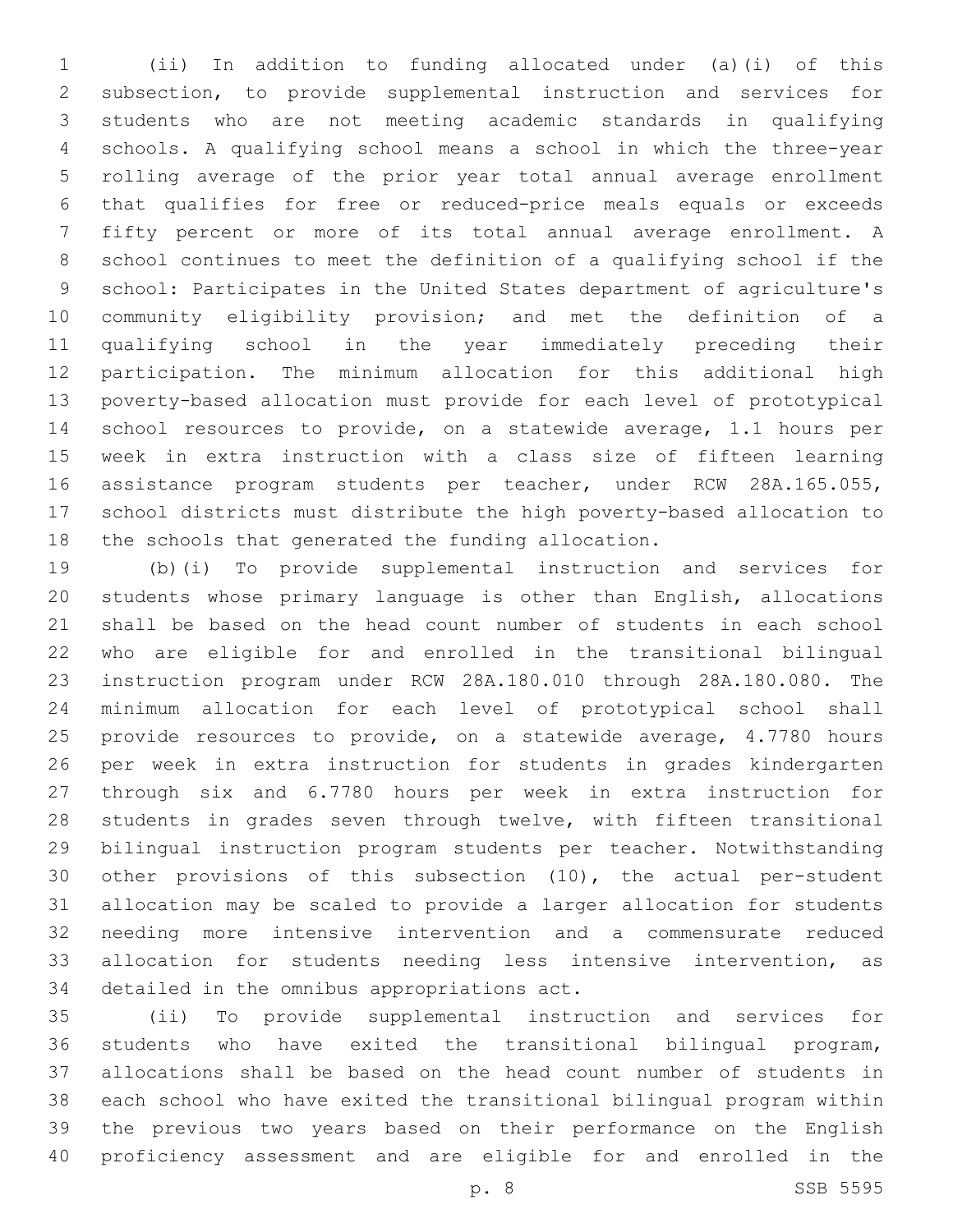transitional bilingual instruction program under RCW 28A.180.040(1)(g). The minimum allocation for each prototypical school shall provide resources to provide, on a statewide average, 3.0 hours per week in extra instruction with fifteen exited students 5 per teacher.

 (c) To provide additional allocations to support programs for highly capable students under RCW 28A.185.010 through 28A.185.030, allocations shall be based on 5.0 percent of each school district's full-time equivalent basic education enrollment. The minimum allocation for the programs shall provide resources to provide, on a statewide average, 2.1590 hours per week in extra instruction with fifteen highly capable program students per teacher.

 (11) The allocations under subsections (4)(a), (5), (6), and (8) of this section shall be enhanced as provided under RCW 28A.150.390 on an excess cost basis to provide supplemental instructional 16 resources for students with disabilities.

 (12)(a) For the purposes of allocations for prototypical high schools and middle schools under subsections (4) and (10) of this section that are based on the percent of students in the school who are eligible for free and reduced-price meals, the actual percent of such students in a school shall be adjusted by a factor identified in the omnibus appropriations act to reflect underreporting of free and reduced-price meal eligibility among middle and high school students.

 (b) Allocations or enhancements provided under subsections (4), (7), and (9) of this section for exploratory and preparatory career and technical education courses shall be provided only for courses approved by the office of the superintendent of public instruction 28 under chapter 28A.700 RCW.

 (13)(a) This formula for distribution of basic education funds shall be reviewed biennially by the superintendent and governor. The recommended formula shall be subject to approval, amendment or 32 rejection by the legislature.

 (b) In the event the legislature rejects the distribution formula recommended by the governor, without adopting a new distribution formula, the distribution formula for the previous school year shall 36 remain in effect.

 (c) The enrollment of any district shall be the annual average number of full-time equivalent students and part-time students as provided in RCW 28A.150.350, enrolled on the first school day of each month, including students who are in attendance pursuant to RCW

p. 9 SSB 5595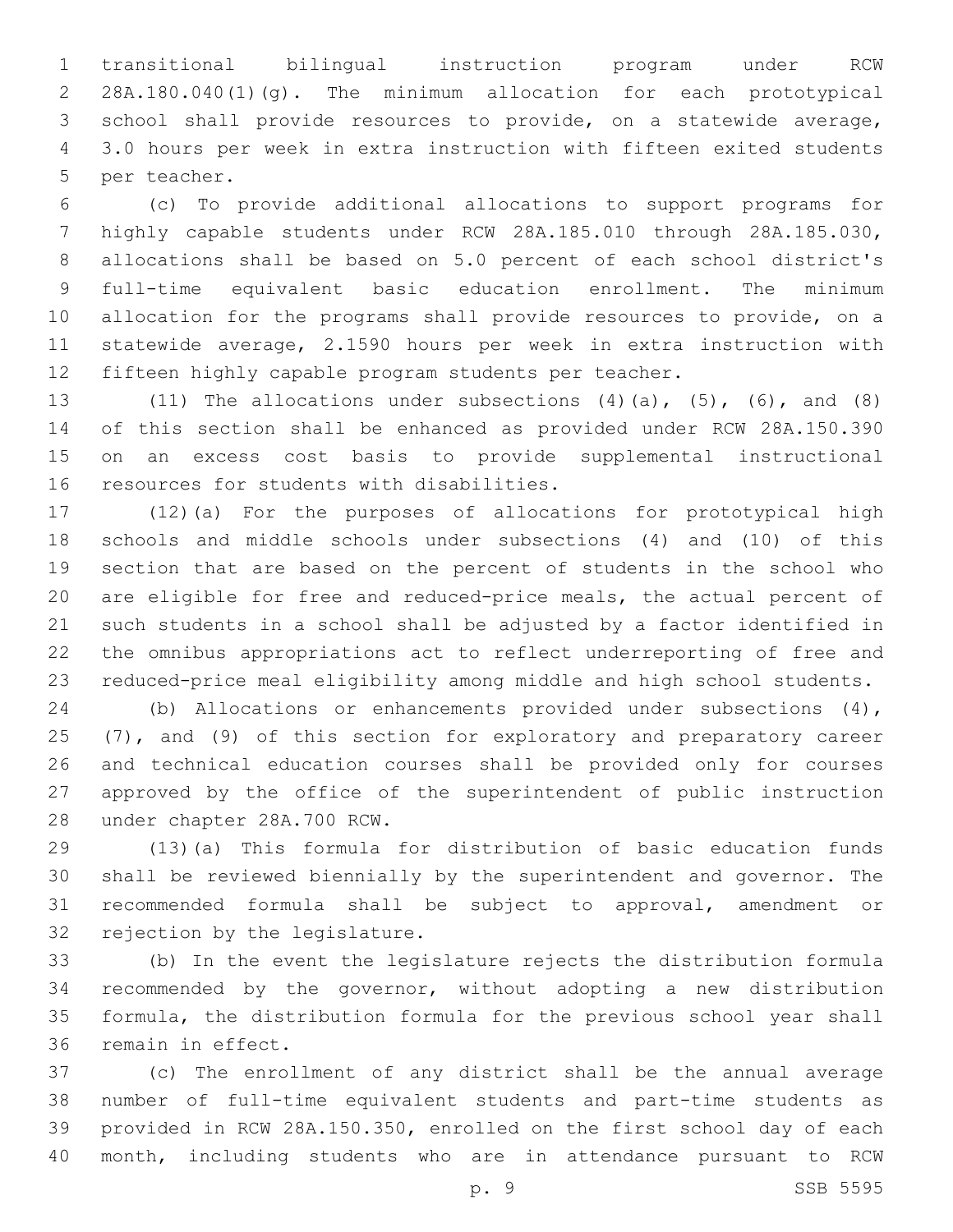28A.335.160 and 28A.225.250 who do not reside within the servicing school district. The definition of full-time equivalent student shall be determined by rules of the superintendent of public instruction and shall be included as part of the superintendent's biennial budget request. The definition shall be based on the minimum instructional hour offerings required under RCW 28A.150.220. Any revision of the present definition shall not take effect until approved by the house ways and means committee and the senate ways and means committee.

 (d) The office of financial management shall make a monthly review of the superintendent's reported full-time equivalent students in the common schools in conjunction with RCW 43.62.050.

 **Sec. 2.** RCW 28A.150.260 and 2020 c 288 s 4 and 2020 c 61 s 4 are 13 each reenacted and amended to read as follows:

 The purpose of this section is to provide for the allocation of state funding that the legislature deems necessary to support school districts in offering the minimum instructional program of basic education under RCW 28A.150.220. The allocation shall be determined 18 as follows:

 (1) The governor shall and the superintendent of public instruction may recommend to the legislature a formula for the distribution of a basic education instructional allocation for each 22 common school district.

 (2)(a) The distribution formula under this section shall be for allocation purposes only. Except as may be required under subsections (4)(b) and (c) and (9) of this section, chapter 28A.155, 28A.165, 28A.180, or 28A.185 RCW, or federal laws and regulations, nothing in this section requires school districts to use basic education instructional funds to implement a particular instructional approach or service. Nothing in this section requires school districts to maintain a particular classroom teacher-to-student ratio or other staff-to-student ratio or to use allocated funds to pay for particular types or classifications of staff. Nothing in this section entitles an individual teacher to a particular teacher planning 34 period.

 (b) To promote transparency in state funding allocations, the superintendent of public instruction must report state per-pupil allocations for each school district for the general apportionment, special education, learning assistance, transitional bilingual, highly capable, and career and technical education programs. The

p. 10 SSB 5595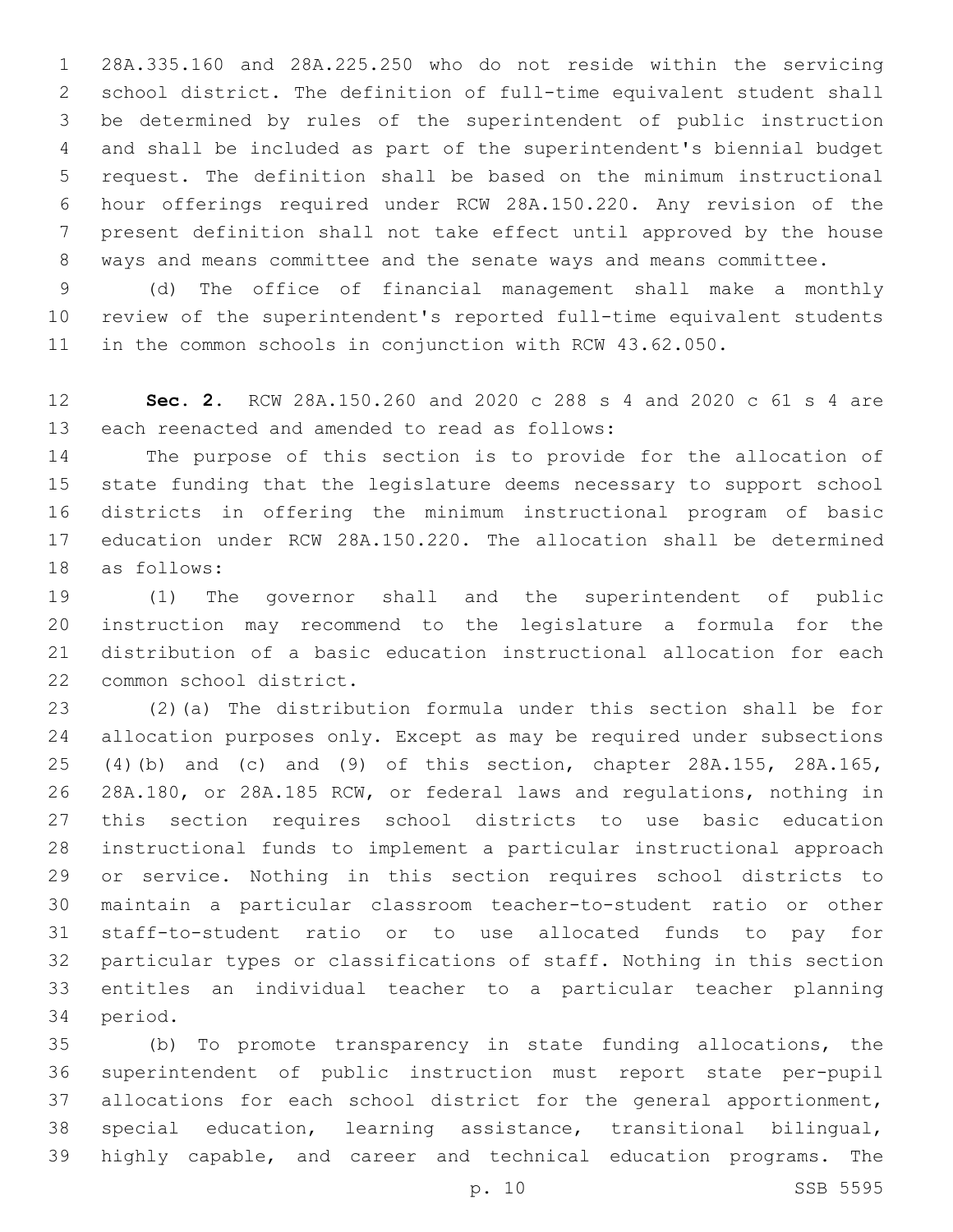superintendent must report this information in a user-friendly format on the main page of the office's website. School districts must include a link to the superintendent's per-pupil allocations report on the main page of the school district's website. In addition, the budget documents published by the legislature for the enacted omnibus operating appropriations act must report statewide average per-pupil allocations for general apportionment and the categorical programs 8 listed in this subsection.

 (3)(a) To the extent the technical details of the formula have been adopted by the legislature and except when specifically provided as a school district allocation, the distribution formula for the basic education instructional allocation shall be based on minimum staffing and nonstaff costs the legislature deems necessary to support instruction and operations in prototypical schools serving high, middle, and elementary school students as provided in this section. The use of prototypical schools for the distribution formula does not constitute legislative intent that schools should be operated or structured in a similar fashion as the prototypes. Prototypical schools illustrate the level of resources needed to operate a school of a particular size with particular types and grade levels of students using commonly understood terms and inputs, such as class size, hours of instruction, and various categories of school staff. It is the intent that the funding allocations to school districts be adjusted from the school prototypes based on the actual number of annual average full-time equivalent students in each grade level at each school in the district and not based on the grade-level configuration of the school to the extent that data is available. The allocations shall be further adjusted from the school prototypes with minimum allocations for small schools and to reflect other factors 30 identified in the omnibus appropriations act.

 (b) For the purposes of this section, prototypical schools are 32 defined as follows:

 (i) A prototypical high school has six hundred average annual full-time equivalent students in grades nine through twelve;

 (ii) A prototypical middle school has four hundred thirty-two average annual full-time equivalent students in grades seven and 37 eight; and

 (iii) A prototypical elementary school has four hundred average annual full-time equivalent students in grades kindergarten through six.40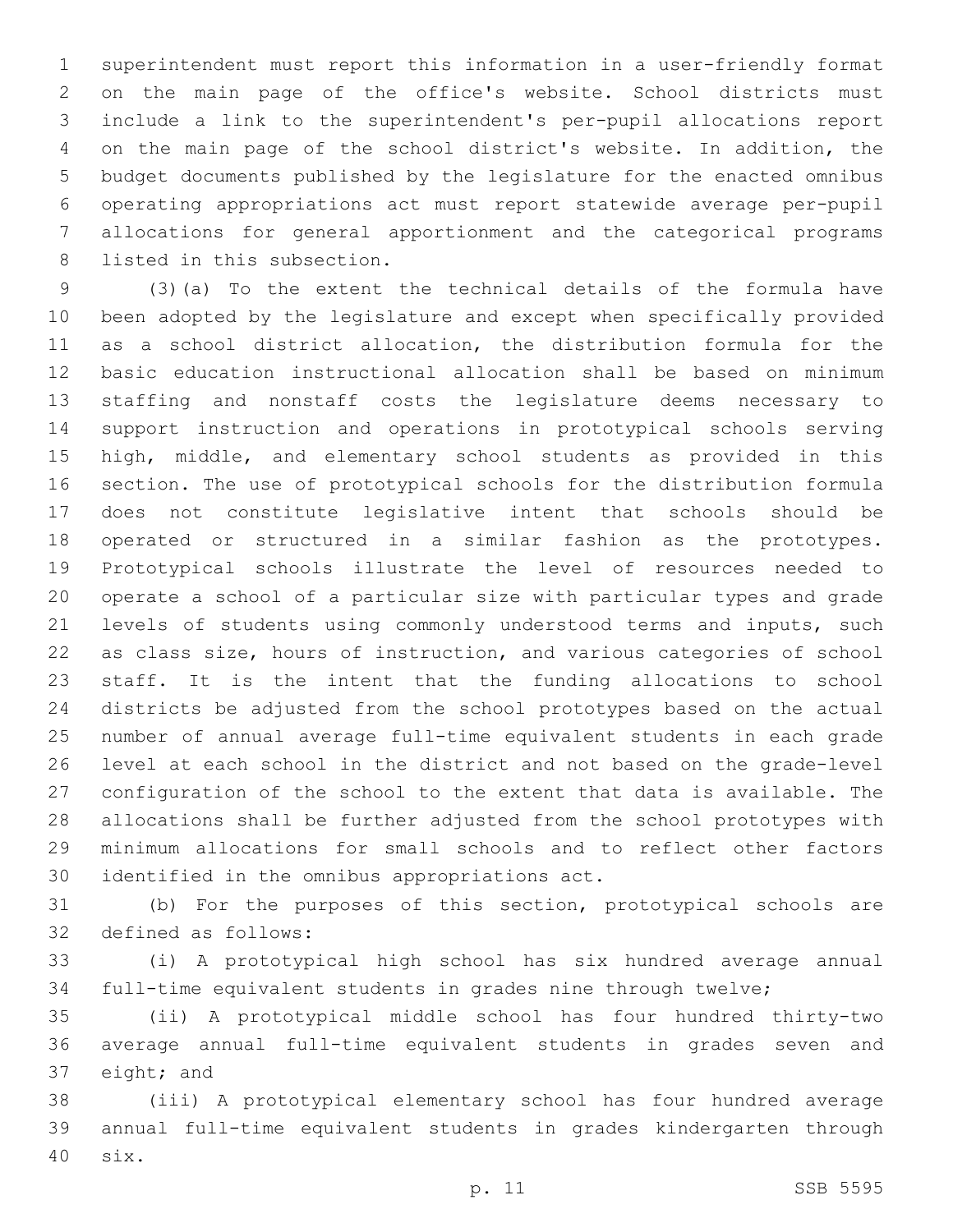(4)(a)(i) The minimum allocation for each level of prototypical school shall be based on the number of full-time equivalent classroom teachers needed to provide instruction over the minimum required annual instructional hours under RCW 28A.150.220 and provide at least one teacher planning period per school day, and based on the following general education average class size of full-time 7 equivalent students per teacher:

| 8              | General education  |  |
|----------------|--------------------|--|
| $\overline{q}$ | average class size |  |
|                |                    |  |
|                |                    |  |
|                |                    |  |
|                |                    |  |
|                |                    |  |

 (ii) The minimum class size allocation for each prototypical high school shall also provide for enhanced funding for class size reduction for two laboratory science classes within grades nine through twelve per full-time equivalent high school student multiplied by a laboratory science course factor of 0.0833, based on the number of full-time equivalent classroom teachers needed to provide instruction over the minimum required annual instructional hours in RCW 28A.150.220, and providing at least one teacher planning 23 period per school day:

| 24 |  |  |  |  |  |  |  |  |  |  | Laboratory science |
|----|--|--|--|--|--|--|--|--|--|--|--------------------|
| 25 |  |  |  |  |  |  |  |  |  |  | average class size |
|    |  |  |  |  |  |  |  |  |  |  |                    |

 (b)(i) Beginning September 1, 2019, funding for average K-3 class 28 sizes in this subsection (4) may be provided only to the extent of, and proportionate to, the school district's demonstrated actual class 30 size in grades  $K-3$ , up to the funded class sizes.

 (ii) The office of the superintendent of public instruction shall develop rules to implement this subsection (4)(b).

 (c)(i) The minimum allocation for each prototypical middle and high school shall also provide for full-time equivalent classroom teachers based on the following number of full-time equivalent students per teacher in career and technical education:

 Career and technical education average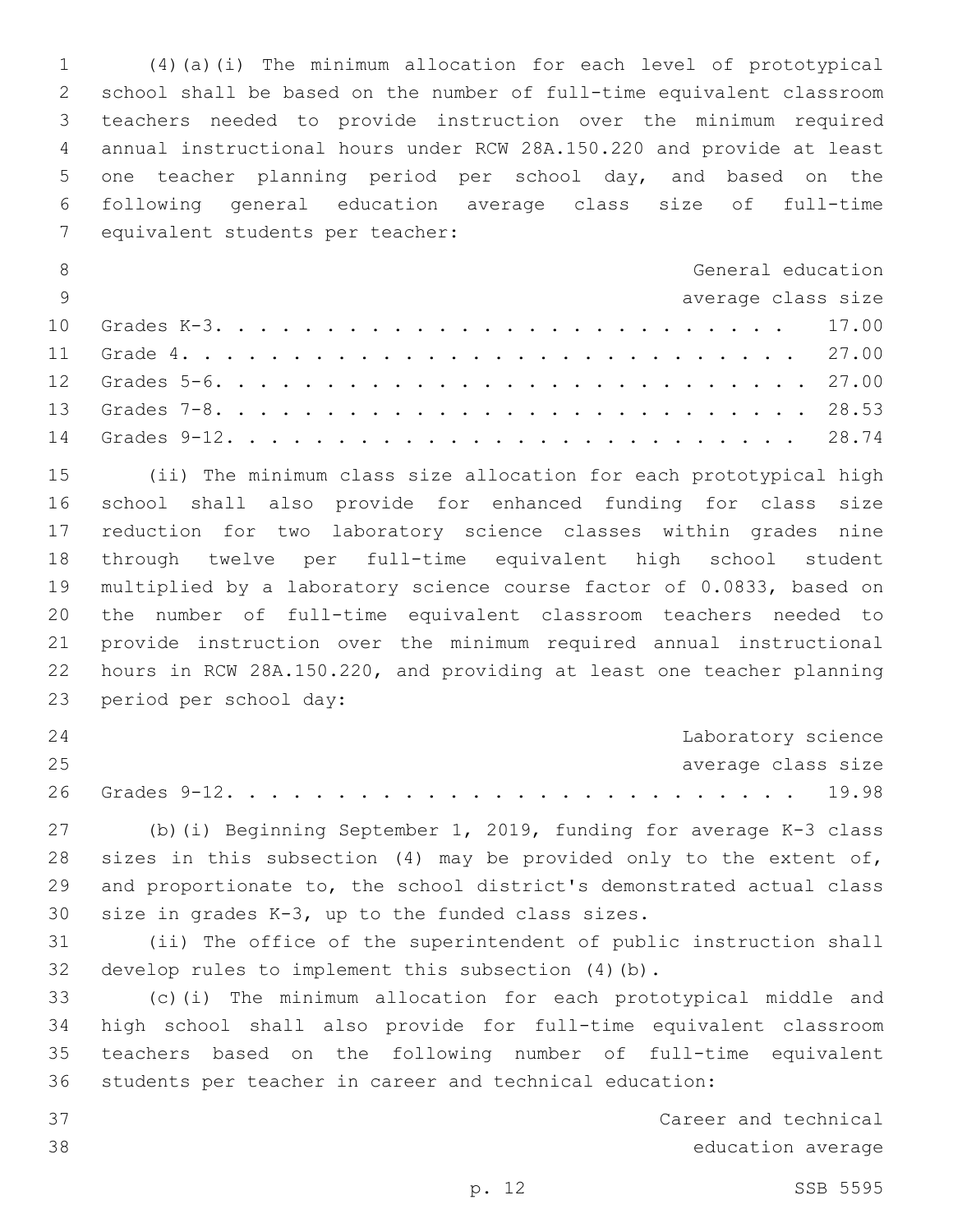1 class size 2 Approved career and technical education offered at 3 the middle school and high school level. . . . . . . . . . . 23.00 4 Skill center programs meeting the standards established 5 by the office of the superintendent of public 6 instruction. . . . . . . . . . . . . . . . . . . . . ((20.00)) 19.00 7 (ii) Funding allocated under this subsection (4)(c) is subject to 8 RCW 28A.150.265. 9 (d) In addition, the omnibus appropriations act shall at a 10 minimum specify: 11 (i) A high-poverty average class size in schools where more than 12 fifty percent of the students are eligible for free and reduced-price 13 meals; and 14 (ii) A specialty average class size for advanced placement and 15 international baccalaureate courses. 16 (5)(a) The minimum allocation for each level of prototypical 17 school shall include allocations for the following types of staff in 18 addition to classroom teachers, except as provided in (b) of this 19 subsection: 20 21 Elementary School Middle School High School 22 23 Principals, assistant principals, and other certificated building-level administrators. . . . . . . . . . . . . . . . . . . . . . . . . . . . . . . . . . . . . . . . . . . . . . . . . . . 1.253 1.353 1.880 24 25 Teacher-librarians, a function that includes information literacy, technology, and media to support school library media programs. . . . . . . . . . . . . . . . . . . . 0.663 0.519 0.523 26 (Health and social services: 27 School nurses. . . . . . . . . . . . . . . . . . . . . . . . . . . . . . . . . . . . . . . . . . . . . . . . 0.076 0.060 0.096 28 Social workers. . . . . . . . . . . . . . . . . . . . . . . . . . . . . . . . . . . . . . . . . . . . . . . 0.042 0.006 0.015 29 Psychologists. . . . . . . . . . . . . . . . . . . . . . . . . . . . . . . . . . . . . . . . . . . . . . . . 0.017 0.002 0.007 30 31 Guidance counselors, a function that includes parent outreach and graduation  $\frac{1.216}{2.539}$   $\frac{1.216}{2.539}$   $\frac{2.539}{2.539}$ 32 33 Teaching assistance, including any aspect of educational instructional services provided by classified employees. . . . . . . . . . . . . . . . . . . . . . . . . . . . . . . . . . . . 0.936 0.700 0.652 34 Office support and other noninstructional aides. . . . . . . . . . . . . . . . . . . . . . . . . 2.012 2.325 3.269 35 Custodians. . . . . . . . . . . . . . . . . . . . . . . . . . . . . . . . . . . . . . . . . . . . . . . . . . . . . 1.657 1.942 2.965 36 Physical, social, and emotional support staff: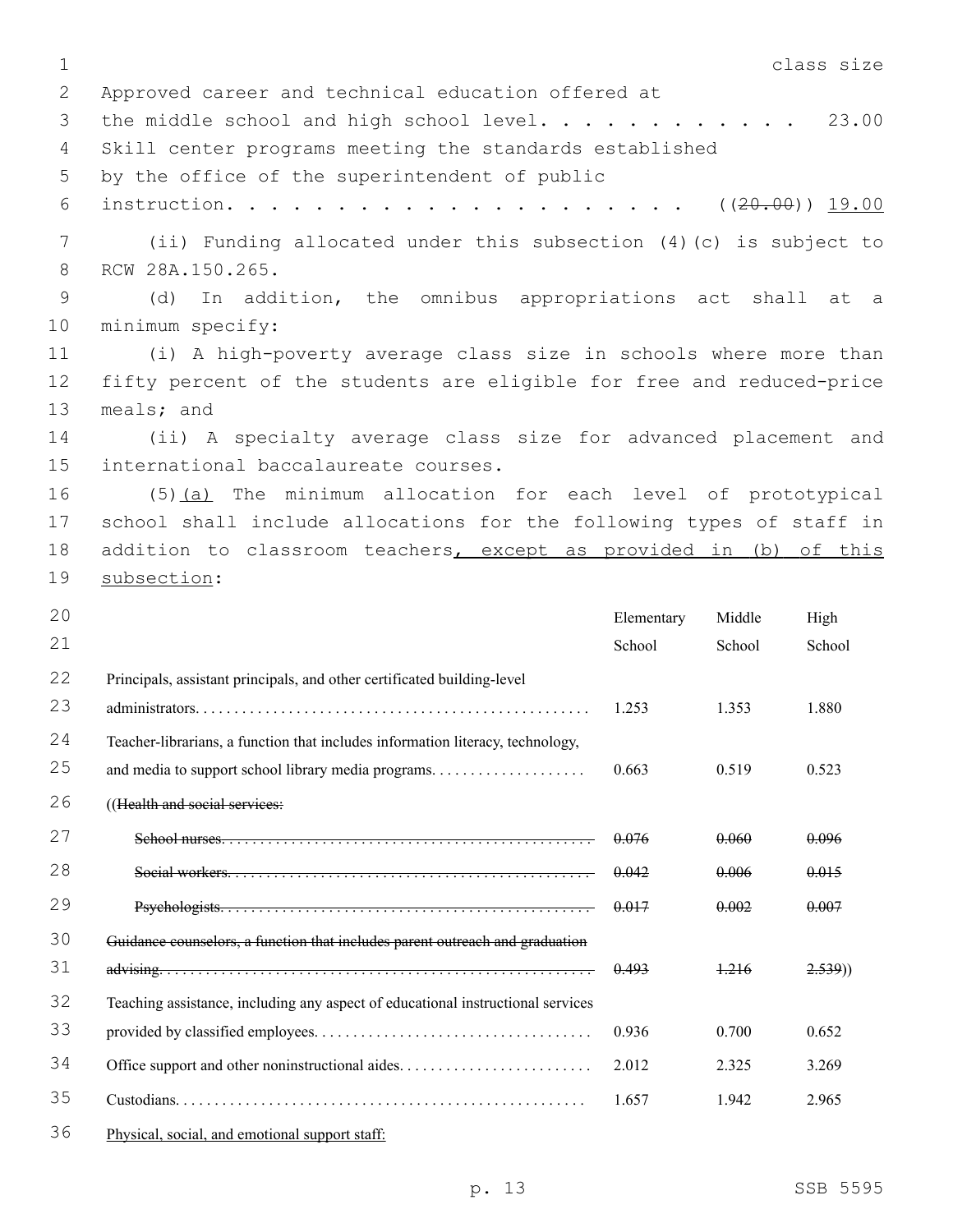|   |                                               | 0.585  | 0.888 | 0.824 |
|---|-----------------------------------------------|--------|-------|-------|
|   |                                               | 0.311  | 0.088 | 0.127 |
|   |                                               | 0.104  | 0.024 | 0.049 |
| 4 | School counselors addressing academic, career |        |       |       |
| 5 |                                               | 0.993  | 1.716 | 3.039 |
| 6 |                                               | 0.079  | 0.092 | 0.141 |
|   |                                               | 0.0825 | 0.00  | 0.00  |

 (b) School districts may use allocations provided for physical, 9 social, and emotional support staff in this subsection (5), which includes school nurses, social workers, psychologists, school 11 counselors addressing academic, career development, and social and 12 emotional needs, classified staff providing student and staff safety, and parent involvement coordinators, only for salaries and benefits 14 for staff employed or contracted to serve as physical, social, and 15 emotional support staff.

 (6)(a) The minimum staffing allocation for each school district to provide district-wide support services shall be allocated per one thousand annual average full-time equivalent students in grades K-12 19 as follows:

| 20 |                                                |  |  | Staff per 1,000 |
|----|------------------------------------------------|--|--|-----------------|
| 21 |                                                |  |  | K-12 students   |
|    |                                                |  |  |                 |
|    | 23 Facilities, maintenance, and grounds. 1.813 |  |  |                 |
|    | 24 Warehouse, laborers, and mechanics. 0.332   |  |  |                 |

 (b) The minimum allocation of staff units for each school district to support certificated and classified staffing of central administration shall be 5.30 percent of the staff units generated under subsections (4)(a) and (5) of this section and (a) of this 29 subsection.

 (7) The distribution formula shall include staffing allocations to school districts for career and technical education and skill center administrative and other school-level certificated staff, as 33 specified in the omnibus appropriations act.

 (8)(a) Except as provided in (b) of this subsection, the minimum allocation for each school district shall include allocations per annual average full-time equivalent student for the following materials, supplies, and operating costs as provided in the 2017-18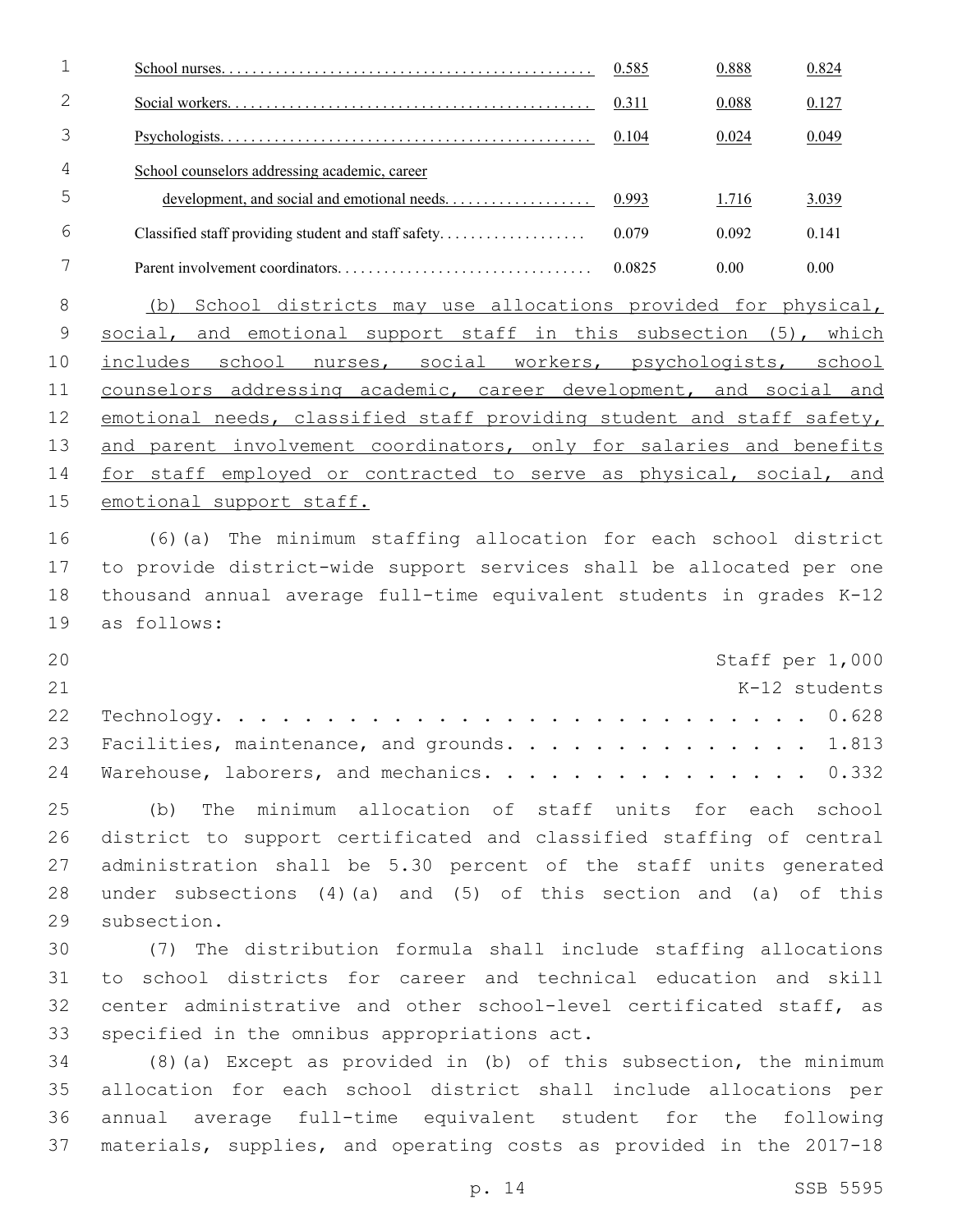| $\mathbf 1$    | school year, after which the allocations shall be adjusted annually   |
|----------------|-----------------------------------------------------------------------|
| 2              | for inflation as specified in the omnibus appropriations act:         |
| 3              | Per annual average                                                    |
| $\overline{4}$ | full-time equivalent student                                          |
| 5              | in grades K-12                                                        |
| 6              | \$130.76                                                              |
| 7              | \$355.30<br>Utilities and insurance.                                  |
| 8              | \$140.39<br>Curriculum and textbooks.                                 |
| 9              | \$278.05                                                              |
| 10             |                                                                       |
| 11             | Instructional professional development for certificated and           |
| 12             |                                                                       |
| 13             | \$176.01                                                              |
| 14             | Security and central office administration.<br>\$121.94               |
| 15             | addition to the amounts provided<br>in<br>(a)<br>of this<br>(b)<br>In |
| 16             | subsection, beginning in the 2014-15 school year, the omnibus         |
| 17             | appropriations act shall provide the following minimum allocation for |
| 18             | each annual average full-time equivalent student in grades nine       |
| 19             | through twelve for the following materials, supplies, and operating   |
| 20             | costs, to be adjusted annually for inflation:                         |
| 21             | Per annual average                                                    |
| 22             | full-time equivalent student                                          |
| 23             | in grades 9-12                                                        |
| 24             | \$36.35<br>$\verb Technology.$                                        |
| 25             | \$39.02<br>Curriculum and textbooks.                                  |
| 26             | \$77.28                                                               |
| 27             |                                                                       |
| 28             | Instructional professional development for certificated and           |
| 29             |                                                                       |
| 30             | (9) In addition to the amounts provided in subsection (8) of this     |
| 31             | section and subject to RCW 28A.150.265, the omnibus appropriations    |
| 32             | act shall provide an amount based on full-time equivalent student     |
| 33             | enrollment in each of the following:                                  |
| 34             | (a)<br>Exploratory career and technical education courses<br>for      |
| 35             | students in grades seven through twelve;                              |
| 36             | Preparatory career and technical education courses<br>for<br>(b)      |
| 37             | students in grades nine through twelve offered in a high school; and  |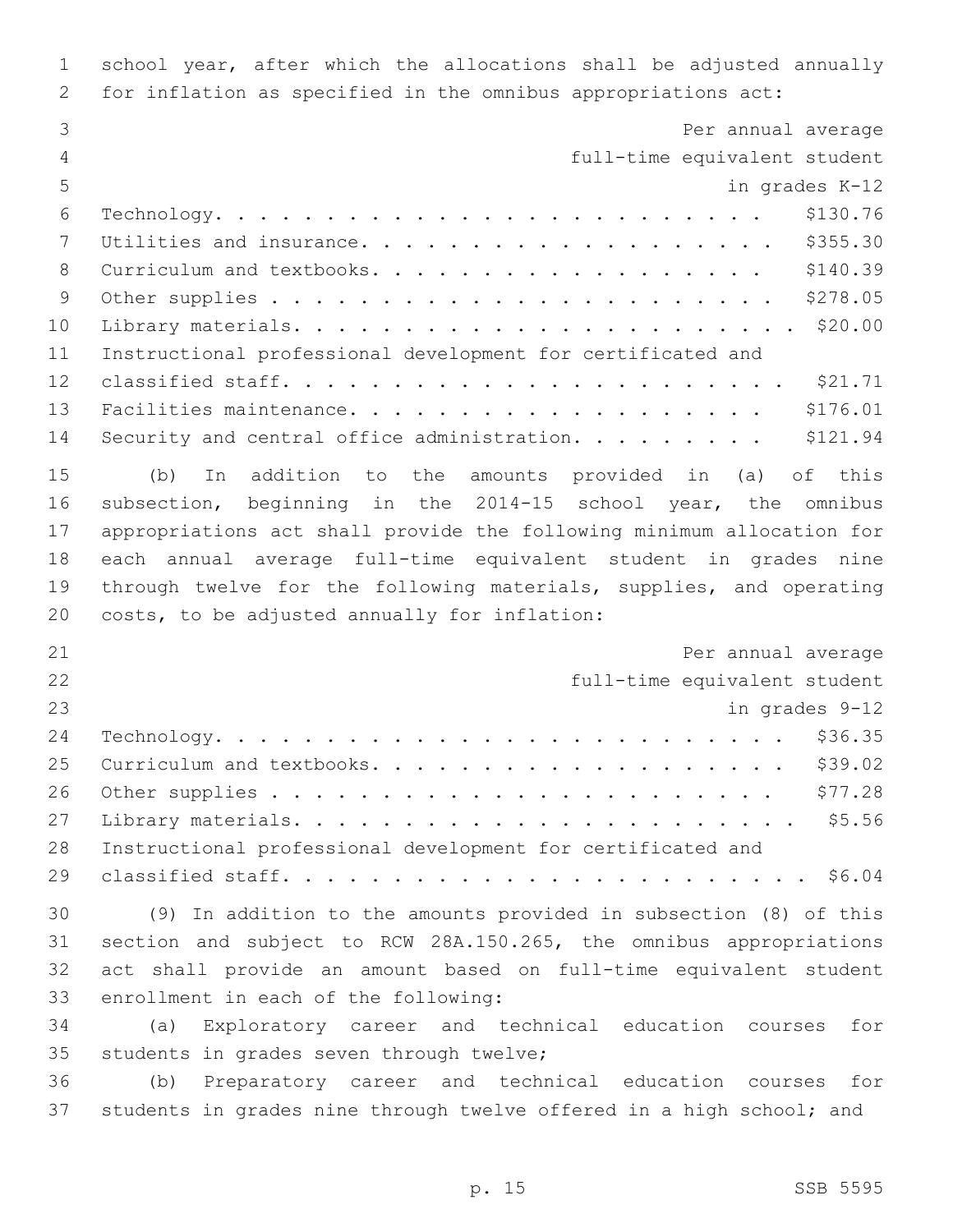(c) Preparatory career and technical education courses for students in grades eleven and twelve offered through a skill center.

 (10) In addition to the allocations otherwise provided under this section, amounts shall be provided to support the following programs 5 and services:

 (a)(i) To provide supplemental instruction and services for students who are not meeting academic standards through the learning assistance program under RCW 28A.165.005 through 28A.165.065, allocations shall be based on the greater of either: The district percentage of students in kindergarten through grade twelve who were eligible for free or reduced-price meals for the school year immediately preceding the district's participation, in whole or part, in the United States department of agriculture's community eligibility provision, or the district percentage of students in grades K-12 who were eligible for free or reduced-price meals in the prior school year. The minimum allocation for the program shall provide for each level of prototypical school resources to provide, on a statewide average, 2.3975 hours per week in extra instruction with a class size of fifteen learning assistance program students per 20 teacher.

 (ii) In addition to funding allocated under (a)(i) of this subsection, to provide supplemental instruction and services for students who are not meeting academic standards in qualifying schools. A qualifying school means a school in which the three-year rolling average of the prior year total annual average enrollment that qualifies for free or reduced-price meals equals or exceeds fifty percent or more of its total annual average enrollment. A school continues to meet the definition of a qualifying school if the school: Participates in the United States department of agriculture's community eligibility provision; and met the definition of a qualifying school in the year immediately preceding their participation. The minimum allocation for this additional high poverty-based allocation must provide for each level of prototypical school resources to provide, on a statewide average, 1.1 hours per week in extra instruction with a class size of fifteen learning assistance program students per teacher, under RCW 28A.165.055, school districts must distribute the high poverty-based allocation to the schools that generated the funding allocation.

 (b)(i) To provide supplemental instruction and services for students whose primary language is other than English, allocations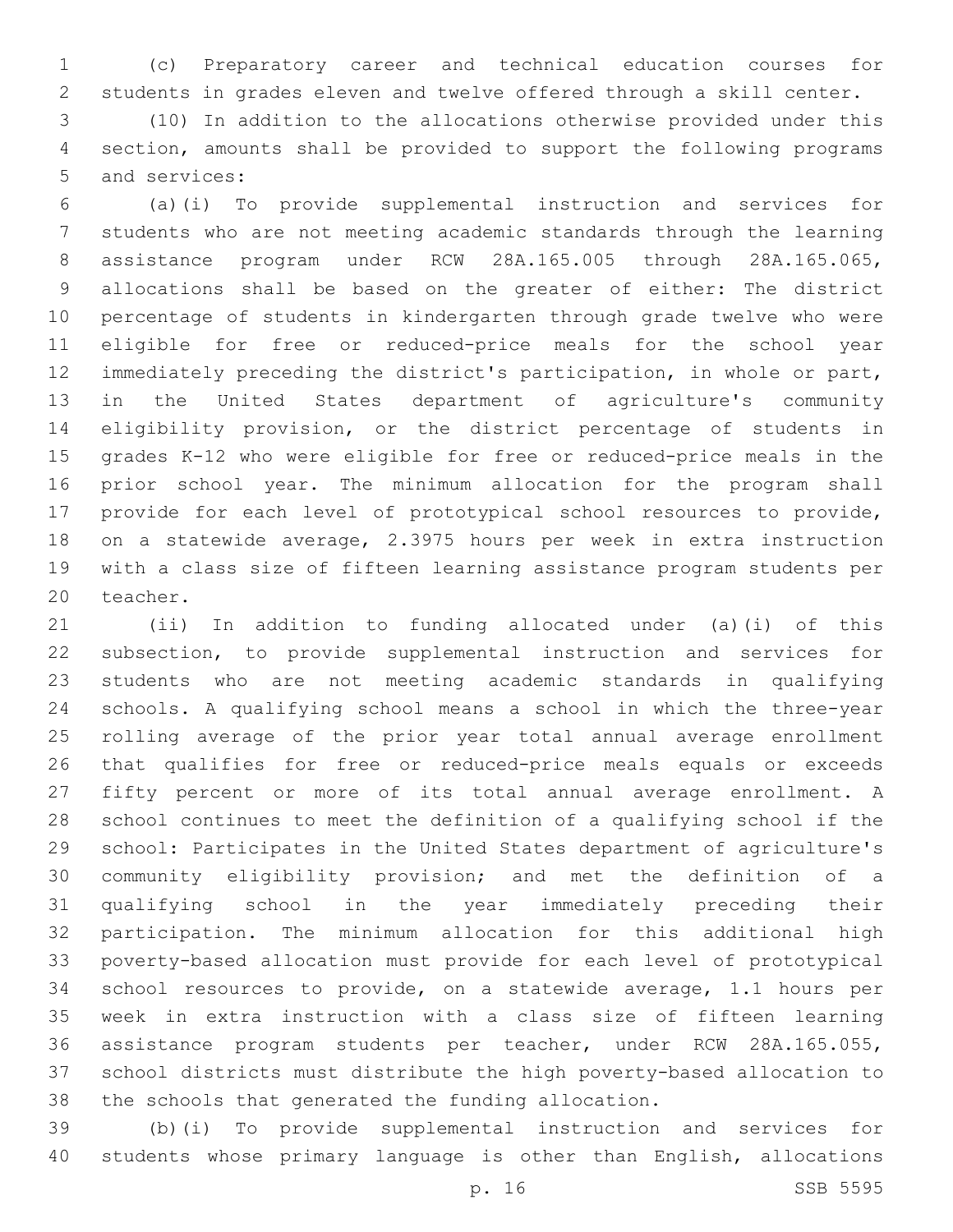shall be based on the head count number of students in each school who are eligible for and enrolled in the transitional bilingual instruction program under RCW 28A.180.010 through 28A.180.080. The minimum allocation for each level of prototypical school shall provide resources to provide, on a statewide average, 4.7780 hours per week in extra instruction for students in grades kindergarten through six and 6.7780 hours per week in extra instruction for students in grades seven through twelve, with fifteen transitional bilingual instruction program students per teacher. Notwithstanding other provisions of this subsection (10), the actual per-student allocation may be scaled to provide a larger allocation for students needing more intensive intervention and a commensurate reduced allocation for students needing less intensive intervention, as 14 detailed in the omnibus appropriations act.

 (ii) To provide supplemental instruction and services for students who have exited the transitional bilingual program, allocations shall be based on the head count number of students in each school who have exited the transitional bilingual program within the previous two years based on their performance on the English proficiency assessment and are eligible for and enrolled in the transitional bilingual instruction program under RCW 28A.180.040(1)(g). The minimum allocation for each prototypical school shall provide resources to provide, on a statewide average, 3.0 hours per week in extra instruction with fifteen exited students 25 per teacher.

 (c) To provide additional allocations to support programs for highly capable students under RCW 28A.185.010 through 28A.185.030, allocations shall be based on 5.0 percent of each school district's full-time equivalent basic education enrollment. The minimum allocation for the programs shall provide resources to provide, on a statewide average, 2.1590 hours per week in extra instruction with fifteen highly capable program students per teacher.

33 (11) The allocations under subsections  $(4)$   $(a)$ ,  $(5)$ ,  $(6)$ , and  $(8)$  of this section shall be enhanced as provided under RCW 28A.150.390 on an excess cost basis to provide supplemental instructional 36 resources for students with disabilities.

 (12)(a) For the purposes of allocations for prototypical high schools and middle schools under subsections (4) and (10) of this section that are based on the percent of students in the school who are eligible for free and reduced-price meals, the actual percent of

p. 17 SSB 5595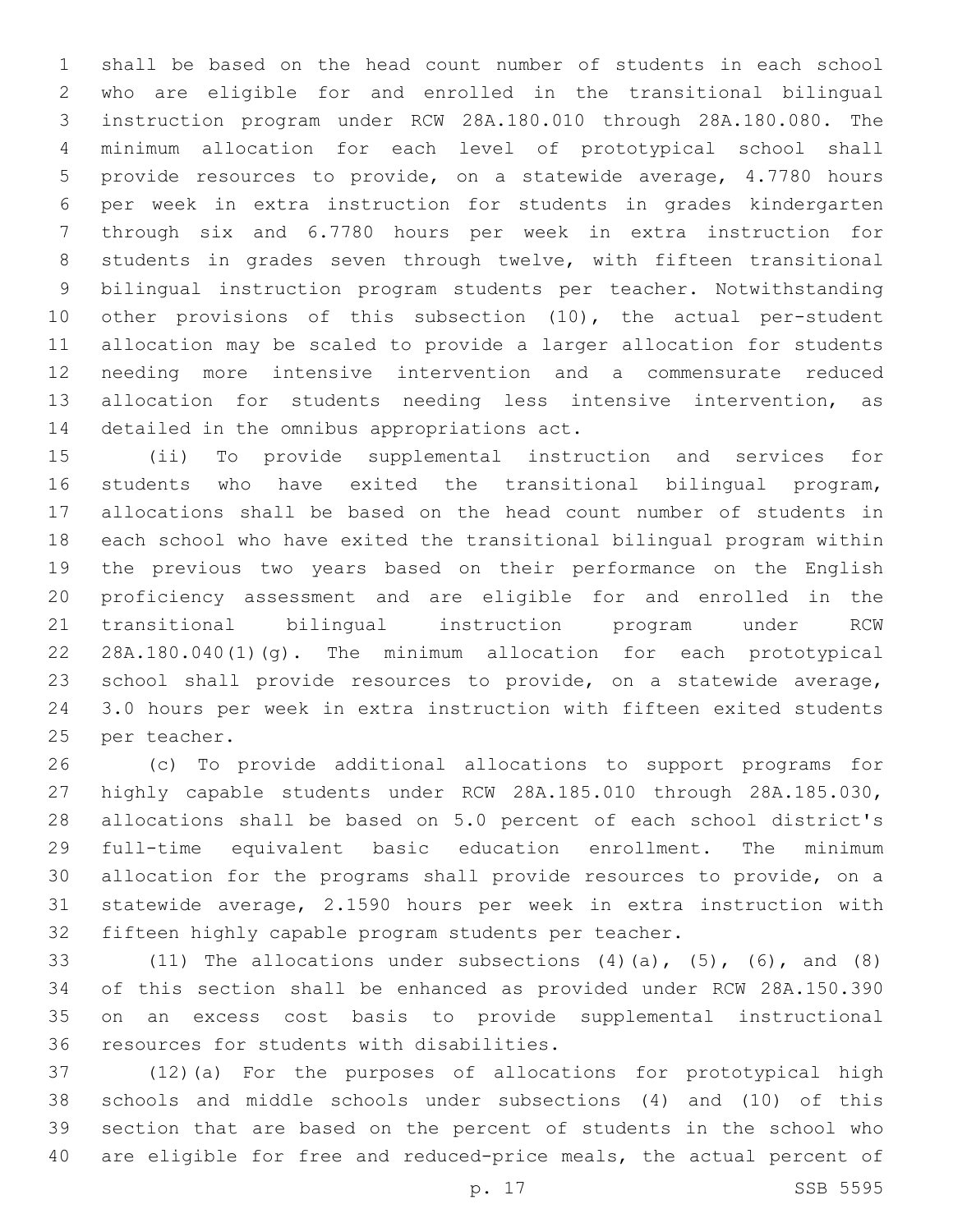such students in a school shall be adjusted by a factor identified in the omnibus appropriations act to reflect underreporting of free and reduced-price meal eligibility among middle and high school students.

 (b) Allocations or enhancements provided under subsections (4), (7), and (9) of this section for exploratory and preparatory career and technical education courses shall be provided only for courses approved by the office of the superintendent of public instruction 8 under chapter 28A.700 RCW.

 (13)(a) This formula for distribution of basic education funds shall be reviewed biennially by the superintendent and governor. The recommended formula shall be subject to approval, amendment or 12 rejection by the legislature.

 (b) In the event the legislature rejects the distribution formula recommended by the governor, without adopting a new distribution formula, the distribution formula for the previous school year shall 16 remain in effect.

 (c) The enrollment of any district shall be the annual average number of full-time equivalent students and part-time students as provided in RCW 28A.150.350, enrolled on the first school day of each month, including students who are in attendance pursuant to RCW 28A.335.160 and 28A.225.250 who do not reside within the servicing school district. The definition of full-time equivalent student shall be determined by rules of the superintendent of public instruction and shall be included as part of the superintendent's biennial budget request. The definition shall be based on the minimum instructional hour offerings required under RCW 28A.150.220. Any revision of the present definition shall not take effect until approved by the house ways and means committee and the senate ways and means committee.

 (d) The office of financial management shall make a monthly review of the superintendent's reported full-time equivalent students in the common schools in conjunction with RCW 43.62.050.

 **Sec. 3.** RCW 28A.400.007 and 2017 3rd sp.s. c 13 s 904 are each 33 amended to read as follows:

 (1) In addition to the staffing units in RCW 28A.150.260, the superintendent of public instruction must provide school districts with allocations for the following staff units if and to the extent that funding is specifically appropriated and designated for that category of staffing unit in the omnibus operating appropriations 39 act.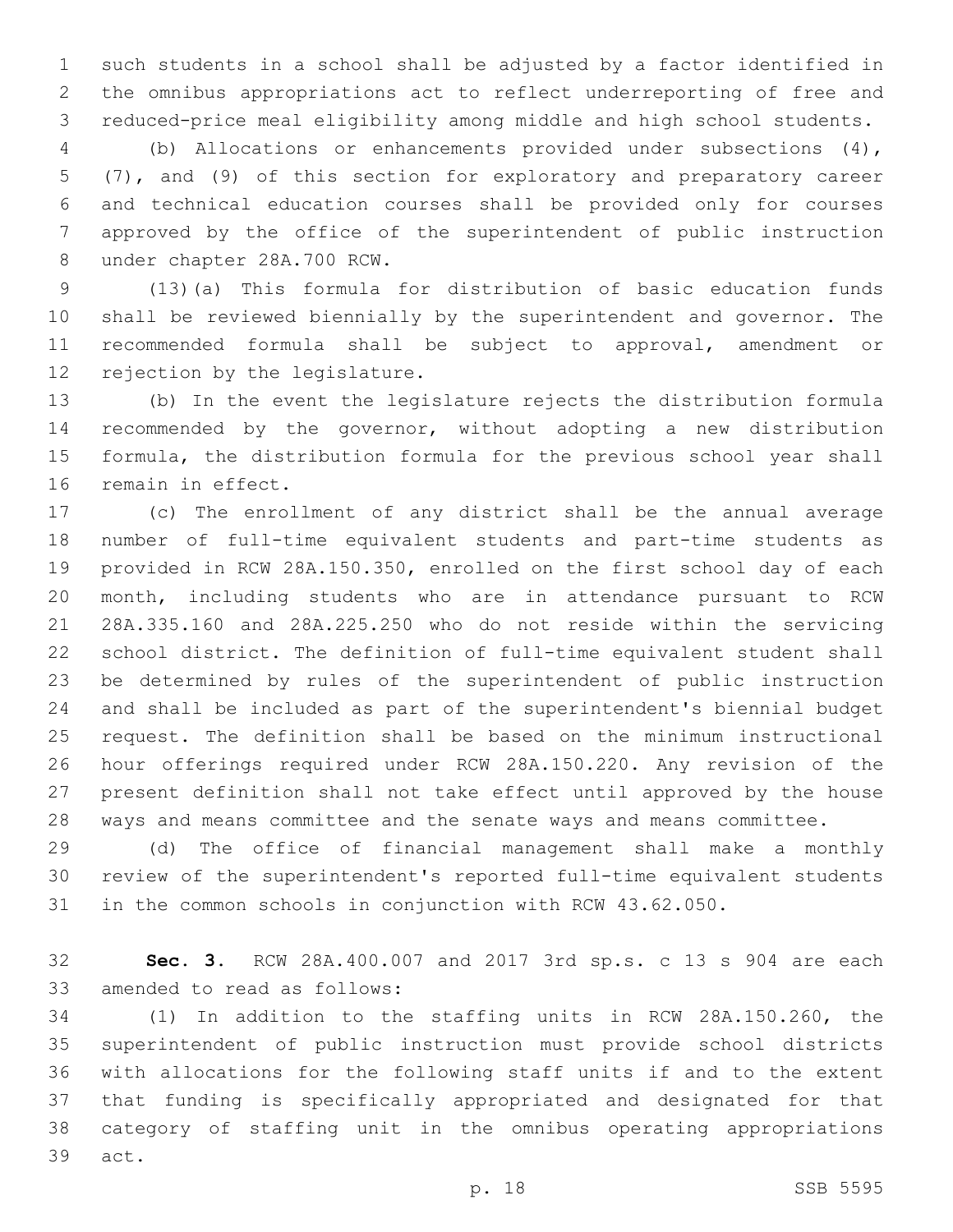(a) Additional staffing units for each level of prototypical 2 school in RCW 28A.150.260:

| 3  |                                                                                 | Elementary                       | Middle | High              |
|----|---------------------------------------------------------------------------------|----------------------------------|--------|-------------------|
| 4  |                                                                                 | School                           | School | School            |
| 5  | Principals, assistant principals, and other certificated building-level         |                                  |        |                   |
| 6  |                                                                                 | 0.0470                           | 0.0470 | 0.0200            |
| 7  | Teacher-librarians, a function that includes information literacy, technology,  |                                  |        |                   |
| 8  |                                                                                 | 0.3370                           | 0.4810 | 0.4770            |
| 9  | ((Health and social services:                                                   |                                  |        |                   |
| 10 |                                                                                 | 0.5090                           | 0.8280 | 0.7280            |
| 11 |                                                                                 | 0.2690                           | 0.0820 | 0.1120            |
| 12 |                                                                                 | 0.0870                           | 0.0220 | 0.0420            |
| 13 | Guidance counselors, a function that includes parent outreach and graduation    |                                  |        |                   |
| 14 |                                                                                 | 0.0070                           | 0.7840 | 0.9610)           |
| 15 | Teaching assistance, including any aspect of educational instructional services |                                  |        |                   |
| 16 |                                                                                 | 1.0640                           | 0.3000 | 0.3480            |
| 17 |                                                                                 | 0.9880                           | 1.1750 | 0.2310            |
| 18 |                                                                                 | 0.0430                           | 0.0580 | 0.0350            |
| 19 | Physical, social, and emotional support staff:                                  |                                  |        |                   |
| 20 | Classified staff providing student and staff safety                             | 0.0000                           | 0.6080 | 1.1590            |
| 21 |                                                                                 | 0.9175                           | 1.0000 | 1.0000            |
| 22 | Additional certificated instructional staff units sufficient<br>(b)             |                                  |        |                   |
| 23 | achieve the following reductions in class size in each level of<br>to.          |                                  |        |                   |
| 24 | prototypical school under RCW 28A.150.260:                                      |                                  |        |                   |
| 25 |                                                                                 |                                  |        | General education |
| 26 |                                                                                 | certificated instructional       |        |                   |
| 27 |                                                                                 | staff units sufficient to        |        |                   |
| 28 |                                                                                 | achieve class size reduction of: |        |                   |
| 29 |                                                                                 |                                  |        |                   |
| 30 |                                                                                 |                                  |        |                   |
| 31 |                                                                                 |                                  |        |                   |